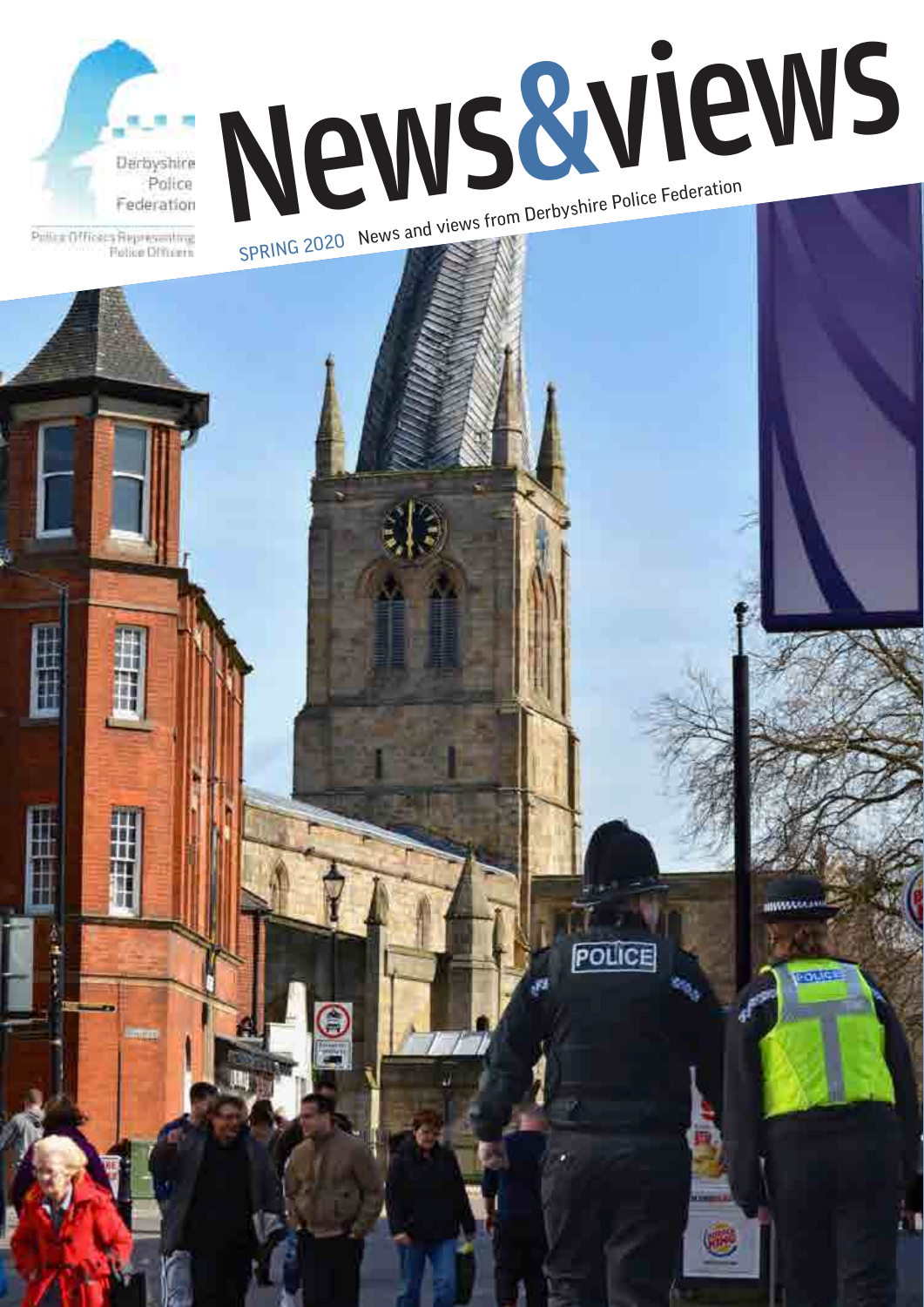# **We're in this together, we need to stand together**



*By Tony Wetton, chair of Derbyshire Police Federation*

I am sure, for years to come, many people<br>
will remember where they were when<br>
Prime Minister Boris Johnson made his<br>
speech to the nation on Monday (23 March). am sure, for years to come, many people will remember where they were when Prime Minister Boris Johnson made his

In response to growing unease at the number of people going out and about as if we were not in the grasp of a crisis of epic proportions due to the rapid spread of coronavirus, the PM announced new controls around social distancing, urging everyone to stay at home as much as they possibly could.

Of course, there will still be people who flout the new guidelines somehow thinking that the rules don't apply to them and police officers and staff will be the ones trying to enforce a state of 'lockdown'.

The reality is we all have a part to play in trying to protect individual people, and

particularly the vulnerable, but also ease the pressures on the NHS.

We need to come together to follow the unprecedented range of measures announced by the Prime Minister and not go out other than for the four strict exceptions to the 'stay home' rules.

As an emergency service, where the majority of roles cannot be undertaken from home, policing has many of its officers and staff working now to maintain an efficient service to our communities.

But, as I write, we are also seeking some clarity around how we can enforce the social distancing guidelines.

This is a rapidly changing situation so please keep an eye on our website – polfed.org/derbys – for further updates.

There is also a dedicated website page under the 'Our work' tab on the national Federation site – polfed.org - which pulls together a range of information and advice.

But I would also like to reassure members that there is a wide range of financial support that officers can access.

The reality of the current crisis is that many households will see their incomes severely reduced so please take a look at our feature on financial wellbeing on Pages 10 and 11.

Please seek help if you feel you are going to struggle to make ends meet and provide for your families.

Likewise, if your wellbeing is suffering, please speak up. There are a number of organisations who can provide mental health support. Just contact the Federation via the office staff, the full-time officials, the workplace representatives and our Federation support officers.

We are in this together, we need to stand together and we need to support each other. Stay well, and take care of yourselves.

### **Get tax relief on your Fed subs**

Members can claim tax relief on their Federation subscriptions.

The amount you can claim in each tax year varies slightly as subscriptions are revised annually. Normally, the tax relief will be applied through an allowance in your PAYE code.

Uniformed police officers are also entitled to claim an allowance of £140 (from 6 April 2008) to cover the costs of renewals and repairs of footwear conforming to Police

Regulations and also the cost of dry cleaning and laundry of uniforms.

In theory, if the costs exceed £140 in a tax year, then an officer can write to the Inland Revenue to claim a further allowance but they would be required to produce receipts to support the extra expenditure claimed.

Simply visit our website and find a template letter under our news items or under the advice/information section.

### **Coronavirus and the Federation office**

In line with Government advice, we have arranged for our office team to work from home for the foreseeable future.

"While this has been a difficult decision for us, as we like the branch office to be as accessible as possible to members, we do feel this is the right decision at this time," says Tony Wetton, chair.

"The Government has called for as many people as possible to work from home and while we appreciate this is just not feasible for some roles we have been able to make effective arrangements for our admin team to continue to support members without the need for them to come into the office which is in a building shared with many other businesses.

"Every case of infection we prevent at this stage prevents 36,000 infections in six weeks' time. Please keep yourself and your loved ones safe by following the latest advice. Connect is updated regularly and has the latest advice and guidance. Please refer to the coronavirus page if you have any queries. If you cannot find the answer there then there is a dedicated email address to Silver command in Force.

"Branch secretary Kirsty Bunn and I will also work from home other than attending essential meetings. We are available to you as usual should you need to contact us."

The Federation office administration team, Pete Roberts and Jo Johnson, will continue to job share so that there is office cover in normal working hours. Jo works Monday to Wednesday and Pete works Wednesday to Friday. Contact details:

#### **Jo – 07583 002 298 Pete – 07813 693 638 Tony – 07980 622 221 Kirsty – 07981 925 593**

You can also contact Jo and Pete by emailing **derbyshire@polfed.org** as usual.

Further contact details for the branch officials and workplace reps can also be found on the 'Meet the team' page on our website.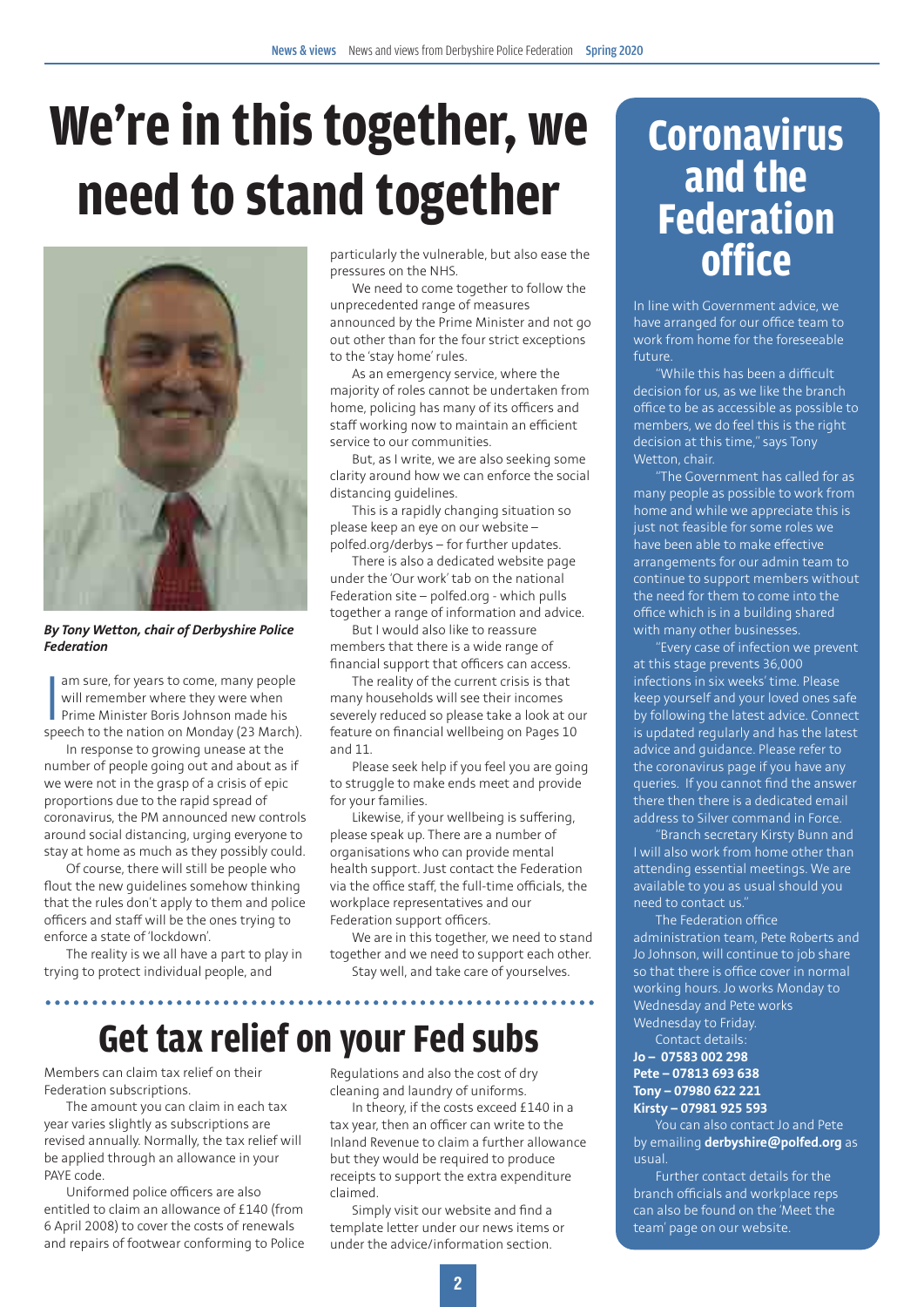### **Have you re-joined the Force? Officers urged to**

Officers who have re-joined Derbyshire Constabulary are being urged to check their salary to ensure they are on the correct pay point.

It comes after an officer who served another force for eight years until 2015 and then re-joined Derbyshire in 2019 was placed on the wrong scale, meaning she was losing out on money.

Now, with the help of Derbyshire Police Federation, she is being reimbursed the money owed and is on the correct scale.

Kirsty Bunn, secretary of Derbyshire Police Federation, said: "As a result of help from a solicitor, the Force has accepted that the officer was put on wrong pay point and is being reimbursed.

"What I'm concerned about is others who may have been affected – if you have re-joined please check you are on the pay scale relevant to your experience. If you have any concerns or queries please speak to someone at the Federation as we will be able to give you further help and advice."

In this recent case, the officer was put on Pay Point 6, as when she left the other force in 2015 she was on a salary of £34,779 which was, at that time, Pay Point 8.

Since her old force's pay points did not match Derbyshire's, the approach taken in determining her pay was to place her on the nearest current salary – this being £36,189 and Pay Point 6.

The Federation argued that, with the exception of London weighting, constables' pay scales do not vary nationally. In April 2014, constables' pay scales were reduced by three points (from 10 to 7), which took effect over two years from 1 April 2014.

As such, the fact that she was on Pay



*Kirsty Bunn, secretary of Derbyshire Police Federation.*

Point 8 when she left the other force in 2015 simply reflected the national pay scales as they were at the time and not a difference in scales between her old force and Derbyshire.

Under Police Regulations, a constable's pay point is determined by officers' reckonable service in accordance with Regulation 24 and Annex F. In calculating reckonable service for the purposes of pay at a particular rank, Regulation 24(2) states that regard must be had to 'all his service in that rank, whether in that or another police force'.

This is supported by the College of Policing guidance in respect of Regulation 24 which states that 'a re-joiner member would not be expected to restart the pay scale if re-entering at the same or lower rank as on departure. Instead they will re-enter at the pay point commensurate to length of service previously completed in that rank as per governing regulations for police pay'.

### **Force stance on UAP and UPP welcomed**

Derbyshire Police Federation secretary Kirsty Bunn has welcomed moves by the Force to take a practical view with performancerelated conduct proceedings in light of the ongoing situation with COVID-19.

Judith Wells, the Force's HR manager, says reviews will now take place on a fortnightly basis to look at planned UAP (Unsatisfactory Attendance Procedures) or UPP (Unsatisfactory Performance Procedures) meetings.

She explained: "Things are changing on a daily basis so discussions will take place with line management/command teams to explore options to continue with meetings if possible, by phone or Skype.

"In some instances, if all parties are in agreement, it may be possible for the face-to-face meeting to go ahead. However, there obviously will be ones that need to be postponed.

"If this does occur, we are proposing to then rearrange the meeting for as soon as practicably possible.

"Likewise, if someone's having to self-isolate or other reasons relating to COVID-19, it may mean that they are unable to fully demonstrate an improvement in performance/attendance."

Kirsty responded to the measures by saying: "This are positive practical moves to deal with a difficult and ongoing situation for everyone involved in the UAP or UPP procedures.

"The decision to constantly review proceedings means that the process can continue where possible but also keeps all parties in the loop if inevitable delays are needed."

 $\bullet$  New conduct regulations – see Page 8.

# **have their say on Police Covenant**

Officers are being urged to take part in an online consultation on Government plans for a new Police Covenant, which will enshrine the welfare of officers, police staff and their families in law.

Home Secretary Priti Patel has launched an eight-week consultation which will seek the views of police officers, their families and other stakeholders on how best to protect the physical health and mental wellbeing of police officers and also recognise their bravery and hard work.

Tony Wetton, chair of Derbyshire Police Federation, is urging every officer to take the time to complete the online consultation, stating: "It is your chance to have a say and shape the future of policing and, if we get this right, it could make a difference for generations to come.

"It asks questions around officer safety, health and wellbeing and the Government's role in setting standards for safety equipment and invites you to leave your opinions and express your views. We need to get this right."

In a statement to Parliament, the Home Secretary said she was committed to introducing a Police Covenant in England and Wales to 'recognise the exceptional job our front-line officers do in unique and challenging circumstances'.

"Our outstanding police deserve the upmost respect, support and recognition," she said. "Brave officers put their lives on the line every day to keep us safe, demonstrating remarkable courage, sacrifice and public duty.

"They face extraordinary pressure as they protect the people they tirelessly serve from terrorists, serious violence and exploitation. Their families too often fear for their safety or are left to pick up the pieces when something goes wrong."

She added: "We are determined to give our officers the enhanced support they need, so I have accelerated work on this pledge to protect both them and their loved ones. Our commitment to ensuring our police have the recognition they deserve is absolute, so this Covenant will be enshrined in law. This will leave no room for doubt, creating a statutory duty to do more to support our police."

The survey asks for people's views on the wording of the covenant and who it should apply to.

The survey closes on 22 April – you can take part at

**[https://www.homeofficesurveys.](https://www.homeofficesurveys.homeoffice.gov.uk/s/NC12Z/) [homeoffice.gov.uk/s/NC12Z/](https://www.homeofficesurveys.homeoffice.gov.uk/s/NC12Z/)**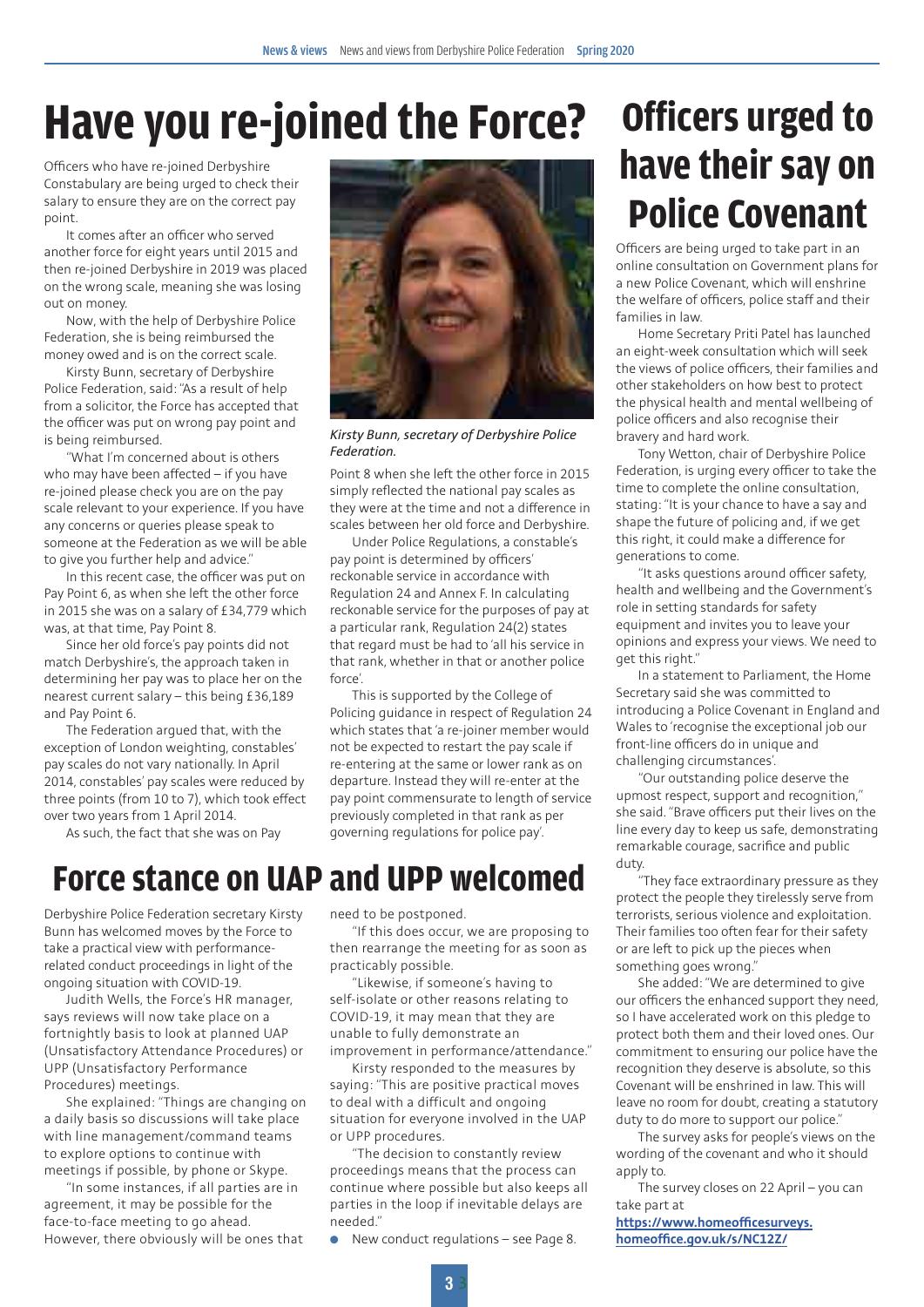# **Brave PC in line for award after critical role in preventing dam disaster**

**A** Derbyshire police officer who put his<br>life on the line to save thousands of<br>national award for his 'outstanding bravery' life on the line to save thousands of others has been nominated for a national award for his 'outstanding bravery'.

PC Geoff Marshall has been nominated for the Police Bravery Awards for his courage in helping to prevent the dam at Toddbrook Reservoir from collapsing and overwhelming the town of Whaley Bridge below. He was put forward for the award by Operational Support and selected as Derbyshire's nominee by Derbyshire Police Federation's Branch Board.

The tense and dramatic events began on Thursday 1 August and were played out across the world's media.

Days of heavy rain had sent water raging over the dam wall, taking with it a huge section of the structure.

Engineers estimated it was likely that the entire 250-metre long dam would fail sending billions of litres of water onto the town.

Derbyshire Police Federation chair Tony Wetton said: "There is no doubt this would have led to significant loss of life."

The emergency operation kicked in with officers in the potential flood area evacuating 1,000 people in the middle of Whaley Bridge from their homes and businesses.

At the dam, it was critical that sandbagging was completed to try to prevent the structure from collapsing.

As heavy rain continued to fall, a plan was drawn up to put hundreds of sandbags in place to divert water away from the damaged section.

Tony said: "The sandbagging needed to be performed by a member of staff on the actual spillway and others on a metal bridge passing the bags down."

He added: "Engineers briefed the police officers and several volunteer members of mountain rescue that should certain tell-tale signs be visible either on the water or on the





*PC Geoff Marshall.*

downstream side, that they would have between 45 seconds and a minute to evacuate the entire area before the dam wall would collapse beneath their feet.

"In reality, were the dam to have failed it is highly unlikely any of those involved in the sandbagging operation would have survived. The control measures such as ropes and personal flotation devices were provide some protection in the event of an officer falling into the water rather than the dam failing.

"All the officers present elected that they could not stand by and risk the death of around 2,000 people, including colleagues, without doing something."

PC Marshall volunteered to work on the spillway and secured himself with a rope while his colleagues passed the bags down.

For around two hours, officers and mountain rescue worked to place sandbags on the wall and buy enough time to temporarily secure the reservoir.

As he worked on the dam, colleagues who were looking out for signs the dam

was beginning to breach suddenly shouted at him to get off.

Tony said: "At this point, PC Marshall was positioned on the spillway and secured with a rope and was at significant risk and there was a delay in him being unsecured so he could make his way off safely."

He added: "Actions of officers completing the sandbagging operation on the spillway undoubtedly reduced further erosion to the dam wall and prevented a breach.

"There were numerous officers involved in the incident and I would like to acknowledge their bravery and outstanding efforts too but PC Marshall went over and above the call of duty while thankfully supported by his colleagues."

The following morning an RAF Chinook helicopter was deployed and over the next five days, 530 tonnes of aggregate were used to reinforce the dam wall.

After a tense seven days, the dam wall was repaired and the water pumped out.

PC Marshall, who has been an officer for 26 years, is to receive a Chief Constable's commendation at an upcoming ceremony which will mark the anniversary of the event.

The superhuman efforts were recognised publicly by Prime Minister Boris Johnson who visited Whaley Bridge and nearby villages. Indeed, during the operation, a COBRA meeting was held by the Government to provide support and oversight.

Tony said: "PC Marshall showed outstanding bravery and selflessness in an extreme situation.

"Our humble nominee would be the first to say that the whole, unprecedented event was a team effort and there are a whole army of people and organisations to recognise.

"The enormity of their service and actions will be appreciated for many, many years to come."

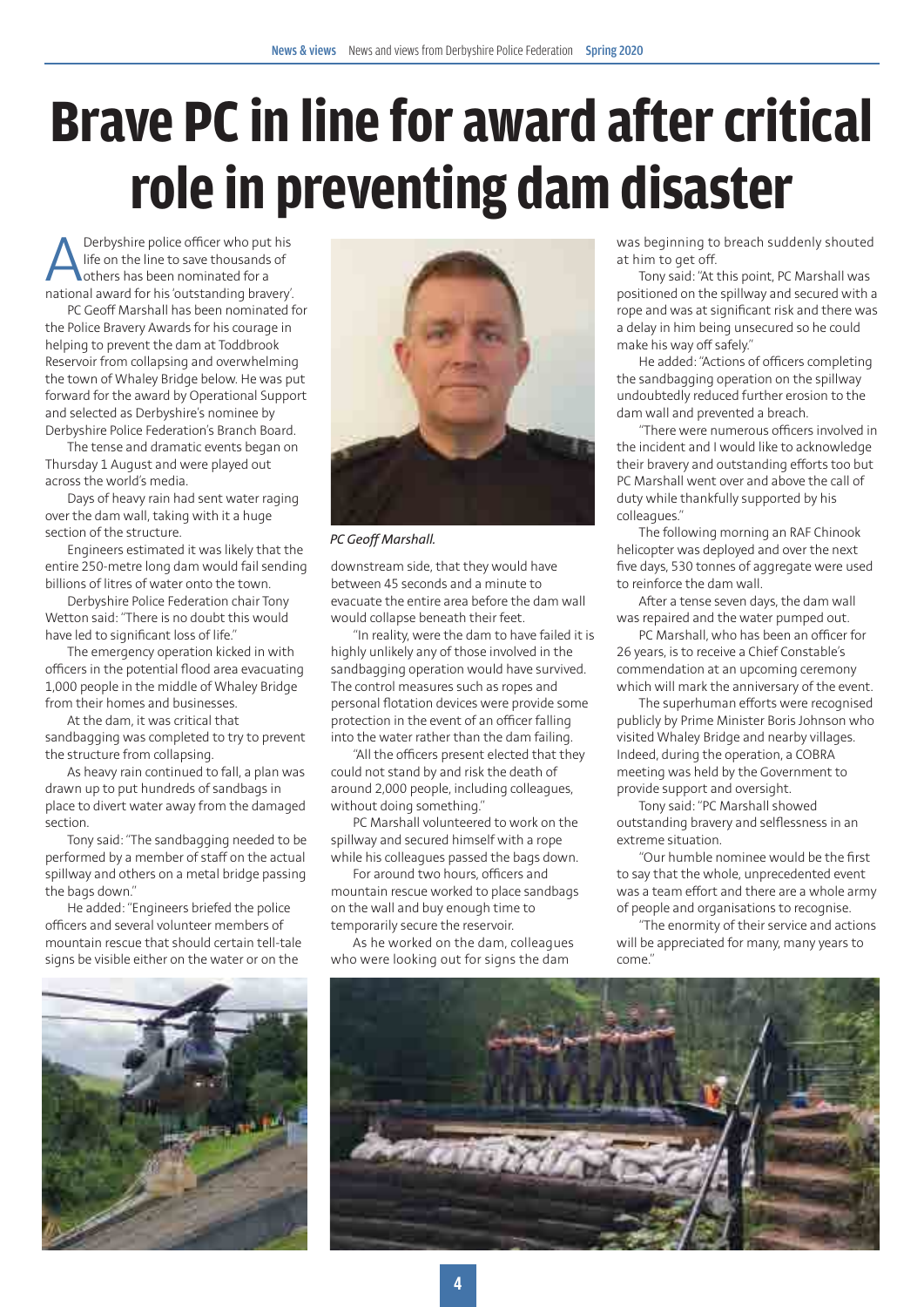# **Extra funding allows roll-out of Taser**

**Derbyshire Police are training 100**<br>officers a year over a three-year p<br>and the Force's Taser training manage officers a year over a three-year period in the use of Taser.

And the Force's Taser training manager Pete Moss says there may be the opportunity for even more officers to be trained after it received £165,000 from the Home Office to equip an extra 200 officers with Taser.

The money, which will allow the Force to buy 200 Taser X2s, is part of £10 million the Government set aside for the uplift last year and Derbyshire received the eighth-highest allocation in England and Wales.

Pete said the funding would purchase 200 devices and help meet Chief Constable Peter Goodman's aim of training and equipping every officer who wants to use Taser.

He said: "The Taser training unit is about to begin Year 2 of a three-year plan to further uplift the number of officers deploying with Taser in line with the Chief Constable's wish to train and equip any officer who wishes to be trained.

"We are currently training 100 officers per year over the three years, after which the position can be reviewed.

"The new fund affords us the opportunity to consider putting on extra courses to increase the agreed 100 newly-trained officers per year.

"Planning is underway in order to tweak the plan in terms of logistics to try to make this happen."

There are currently 327 officers in Derbyshire who routinely carry Taser during their duties. This includes 105 in North Division, 102 in South Division, 98 from operations support and 22 covert officers seconded to regional teams. There are also 56 AFOs who carry Taser as a less lethal option.

Pete says that as more officers have been trained in the use of Taser the proportion of discharges has fallen.

He pointed to statistics which showed in 2015, prior to any officers from BCUs being trained, there were 536 Taser authorities granted, resulting in 87 uses, including 25 discharges. This equates to 29 per cent of all uses result in discharge.

In 2018, there were 524 authorities granted, with 190 uses resulting in 21 discharges. This equates to 11 per cent of all uses result in discharge.

Last year, there were 772 authorities granted, with 262 uses resulting in 25



discharges. This equates to 9.5 per cent of all uses resulting in discharge.

"The term Taser 'use' means that the officer has either drawn, aimed, red dotted, arced, drive stun or discharged a Taser," said Pete.

"When the force initially trained officers from BCUs, there was some scepticism that Taser usage would be disproportionate and damage the reputation of the force. This has simply not happened in the way some predicted.

"Naturally, as we have increased the number of officers trained, the force incident managers have had more resources at their disposal to deploy to incidents that require a Taser response as the most appropriate, when in previous years unarmed officers would attend and have to do the best they could.

"Therefore, the number of Taser authorities has risen, and consequently the number of uses has risen, but most importantly, the number of discharges in proportion to uses has dramatically reduced."

### **TASER USE**

**The term Taser 'use' means that the officer has either drawn, aimed, red dotted, arced, drive stun or discharged a Taser.**

**In 2015 prior to any officers from BCUs being trained, there were 536 Taser authorities granted, resulting in 87 uses, including 25 discharges. This equates to 29 per cent of all uses result in discharge.**

**Fast forward to 2018, there were 524 authorities granted, with 190 uses resulting in 21 discharges. This equates to 11 per cent of all uses resulting in discharge.**

**In 2019, there were 772 authorities granted, with 262 uses resulting in 25 discharges. This equates to 9.5 per cent of all uses resulting in discharge.**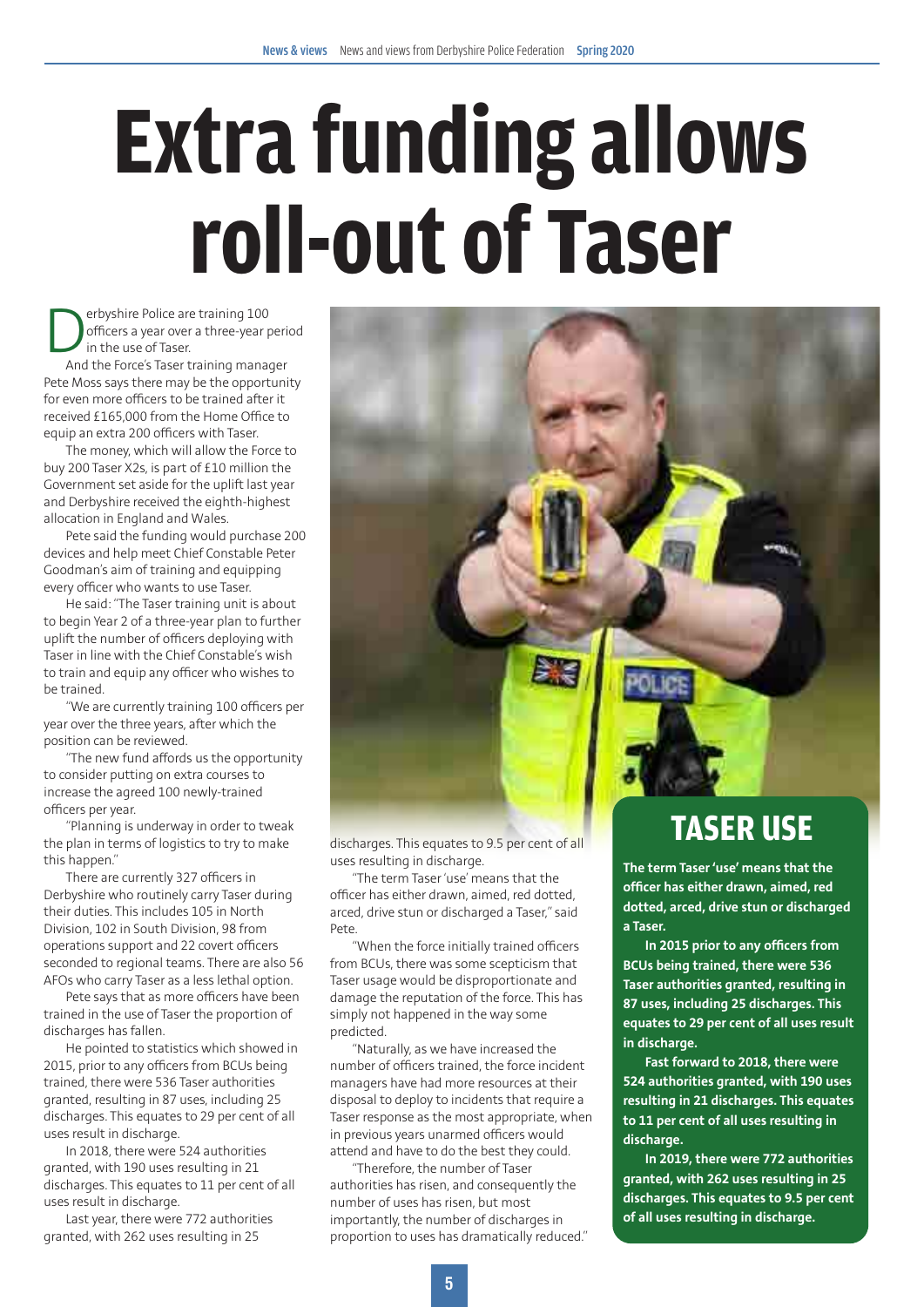## **Taser trainer with a 30-year policing career behind him**

Pete Moss joined the Force in December 1989 as a 19-year-old fresh out of college and with only six months' work experience in the hotel industry under his belt. He began his career



working at Long Eaton as a uniformed patrol constable. He walked a foot beat for the first two years of his career, armed only with a radio, a truncheon and a pair of handcuffs.

"There was no body armour in those days and everything was done on paper. There were no computers, mobile phones or internet. I loved my time walking the beat, and feel that every new bobby should do it," he explains.

"But I was also lucky enough to be seconded to CID during my probation due to dealing with a bike theft that snowballed into hundreds of offences and a dozen offenders.

"I experienced so much during that six months or so, including relieving a bank robber of his loaded revolver during a bank robbery in Ilkeston."

After Long Eaton, he moved into the A Division pro-active unit, which introduced him into covert policing, and then joined the Pentagon burglary unit, set up specifically to target domestic burglaries.

Returning to Long Eaton in 2000 as a temporary sergeant, in 2003 he was promoted to substantive sergeant and then in 2004 became a Derby custody sergeant where he stayed for seven years.

"Many people see custody as the 'dreaded' posting, but honestly it was one of the most challenging, but enjoyable, roles I ever held. I worked with, and dealt with, some real characters, and actually had some of the funniest experiences of my career in there. I will keep the details to myself though."

In 2009, while still in custody, Pete completed his first initial firearms and ARV course, which also included Taser training, becoming the first sergeant in Derbyshire to complete it.

"I was one of only three to pass but, unfortunately, the expected post was unavailable. I returned to custody and after 18 months had to give up my authority as it was too difficult to continue to be abstracted for the required training," he recalled.

Pete left custody in 2011, and moved to Derby East (Cotton Lane) as a uniformed patrol sergeant and the following year, asked to consider firearms again due to a vacancy on the armed response unit, underwent the training again, which led to him routinely carrying Taser

"The initial firearms and ARV course is, in my opinion, the hardest course to successfully complete within the police service. However, it is hugely enjoyable and gives you an enormous feeling of achievement if you pass it. You definitely earn it," he said.



*PC Jon Simms demonstrates a discharge of Taser against PC Shaun Hill in the Taser suit.* The unit consists of Pete Moss as a manager

"During my time as an AFO due to my rank I was required to become an operational firearms commander and firearms tactical adviser much sooner than I would have had I joined the unit as a constable.

"I had some fantastic mentors to help me develop, and I had an amazing few years in the role until a back injury meant I struggled to maintain the required level of fitness to continue as an ARV officer.

"Out of every cloud, comes a silver lining. In 2016, I was very disappointed that my firearms career had ended and was preparing myself to spend the last three and half years of my career back on division, when I had the opportunity to come up with a plan to train a handful of officers from the north west of the county in the use of Taser.

"This plan quickly expanded from a handful of officers to 110 officers across the whole of the Force. The Taser Training Unit was born."

In the early days, Pete had two officers to help him deliver the training. But the senior leaders in the Force have been extremely supportive and positive about the Taser roll-out.

The Force is about to embark on Year 2 of a three-year plan to train 100 officers per year in addition to the existing numbers. It is also halfway through a full refurbishment of the training venue which will provide officers with a purpose designed venue to receive 21st century Taser training. It has been designed with future technology such as virtual reality very much in mind.

Pete retired from the Force in December 2019 but came back in a new staff role – Taser training manager - in February this year.

"I have been extremely fortunate during my career to have thoroughly enjoyed every single role I have had; 30 years has passed in a blink and I really can't believe it came to an end so quickly," he said.

"There have been huge changes to the face of policing during that time, mostly for the better. Taser is clearly one of those changes. I guess it reflects where we are in society that such devices are needed to keep our officers and the public safe.

"If I can pass anything on in the way of advice or wisdom to newer officers; it is to be kind to people, work hard, be honest and try not to become too cynical. If you do those things, trust me you will not go far wrong."

**ABOUT THE TASER TRAINING UNIT**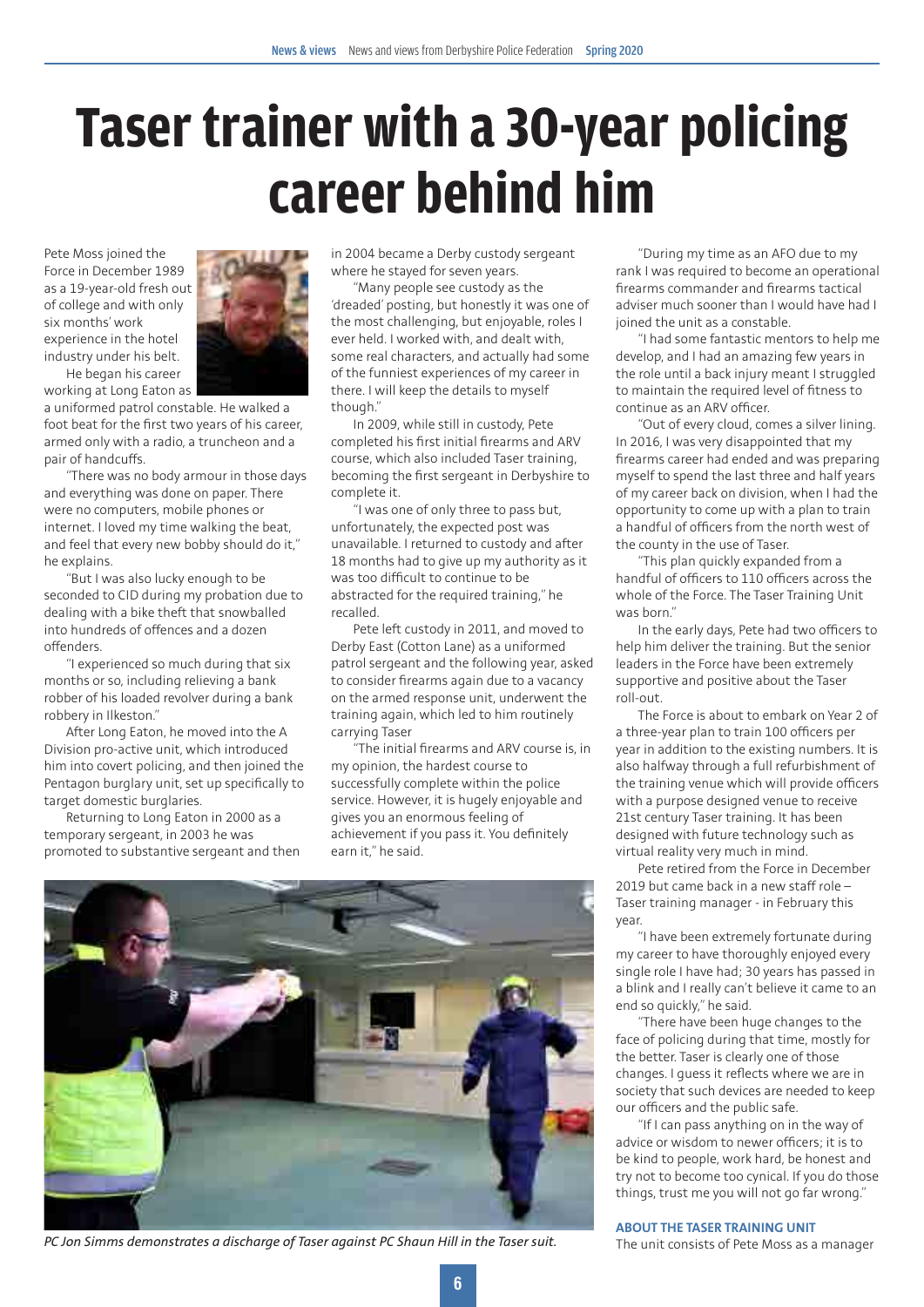and seven instructors including two lead instructors – PC Jon Simms and PC Louisa (Lou) Briscoe.

They are all police officers at present but in the future the Force may consider recruiting police staff instructors. Pete also line manages the chronicle administrator, Rebecca (Becky) Catling.

Jon worked with Pete from the very beginning and was instrumental in the creation of the unit. An experienced AFO, Pete says Jon is an 'excellent' firearms instructor.

"His enthusiasm and knowledge are admirable. Lou joined the unit a couple of years ago. She shone on her initial Taser course and we quickly identified her as a potential instructor. She is a real role model particularly for female colleagues," Pete explains.

Also in the unit is PC Darren (Daz) Mabbott, an ex-dog handler and AFO who brings a huge amount of experience into the training. He is also an accomplished martial artist, specialising in Krav Maga.

PCs Hannah Terry and Shaun Hill joined the team a year ago. Hannah worked at Matlock with Shaun, who transferred to the Force from Leicestershire, working in Ilkeston. He also spent a number of years in Leicestershire Police before transferring to Derbyshire.

The most recent additions to the team are PCs Ricky Kirk and Matt Clarke; both from North Division.

"I'm delighted for Ricky as he seems to have been waiting forever to join us after narrowly missing out on the first round of recruitment and having to go on a select list second time round," says Pete.

"He has never lost his enthusiasm for the role and has been a constant with us for a couple of years assisting the team with role acting. Matt has returned to operational support after a spell as an AFO on the Armed Response Unit. His knowledge and experience will be invaluable on the team."

All training records and operational data for firearms, Taser and dogs are recorded on the Chronicle computer system with Becky being extremely knowledgeable and innovative with how the system can be used to improve performance and efficiency.

"I am very proud to lead the team and am very lucky to have such fantastic people to work with," said Pete.

#### **THE COURSE**

The Taser training comprises of a minimum of 18 hours delivered over three days. The curriculum is from the National Police Firearms Training Curriculum (NFPTC). This course was initially written for authorised firearms officers (AFOs) who already had extensive training around weapons and tactics.

"I felt that training officers without that



*The Taser training team (left to right): PC Louisa Briscoe (lead instructor), Becky Catling (Chronicle administrator), Pete Moss, PC Jon Simms (lead instructor), PC Darren Mabbott, PC Hannah Terry and PC Shaun Hill.*

experience required more than the minimum 18 hours. The senior management agreed and authorised an additional day to spend on scenario training where we can focus upon and contextualise the National Decision Model (NDM)," Pete explains.

"Similar rationale has been applied to refresher training. The minimum requirement of six hours' delivery has been increased to 12 hours, delivered over two days per year."

The course focuses on the theory of all things Taser: weapon handling, weapon retention, shooting and application of the NDM and use of force legislation.

"It is a pass or fail course, which does put the students under pressure. The final day is stressful for them and comprises of a written exam, qualification shoot and three summative scenarios, where they must demonstrate all they have learnt and justify their actions using the NDM," says Pete.

The Taser training unit is at Force Headquarters in what was formerly, and perhaps more widely, known as the old CREST Portacabins.

Six to eight students at a time undertake an initial course and there are eight on a refresher course with all Taser trained officers undertaking two days' refresher training a year, though not two days together.

Last year, there were 21 initial courses, with officers chosen from volunteers in front-line policing divided equally between North and South Divisions, with the

remainder of the year taken up with refresher training.

The courses were made up with the 100 planned Derbyshire front-line officers and additional officers from covert regional teams.

Prior to attending the training, officers must be current with their officer safety, first aid and fitness test. They must also pass a sight test to AFO/advanced driver standard.

Officers are able to wear glasses or contact lenses to achieve this standard. Colour vision deficiency remains a problem for officers. There are a number of officers in Derbyshire who are currently disqualified from Taser training on those grounds. However, the College of Policing is close to a remedy, which is likely to introduce some practical assessments.

There were 12 officers who were not initially successful with their initial training but, after completing development plans, all made the grade and are operational.

#### **TASER UPLIFT**

The grant can only be spent on new devices. A total of 50 units were due to arrive in March and the remaining 150 at the

beginning of the new financial year. The senior managers on division in conjunction with their inspectors will decide upon who is prioritised for the training.

Officers are trained as per the training plan but the new funding may give the Force the chance to divert funds already ear-marked to buy Tasers to pay for sufficient cartridges to train more than the planned 100 officers this year.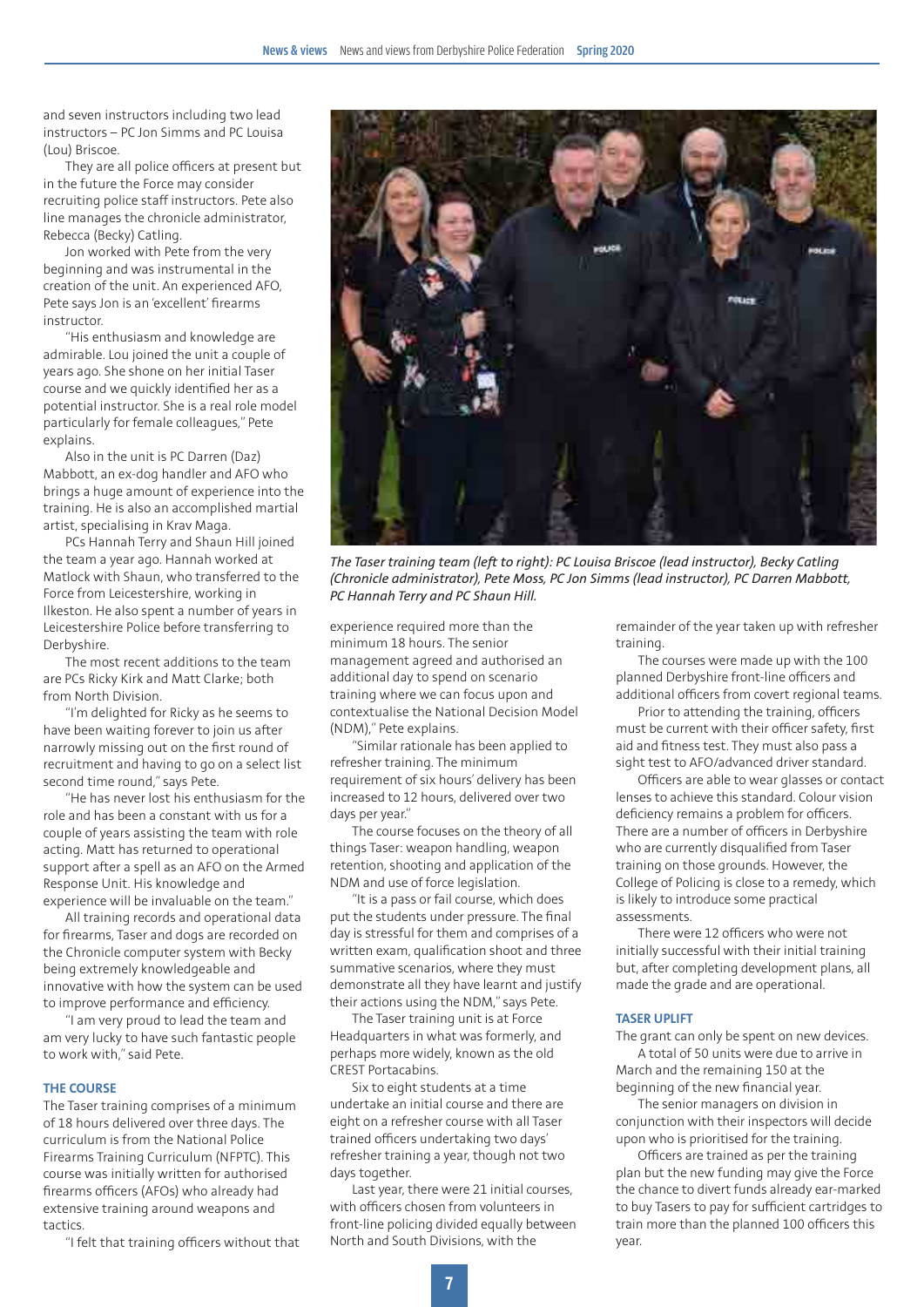## **New conduct regulations**



*Phill Matthews, national Federation conduct and performance lead.*

EV ew conduct and performance<br>regulations aiming to create a<br>than sanction and punishment are no regulations aiming to create a culture of learning and development rather than sanction and punishment are now in place.

They will give officers required to improve their performance the chance to undertake Reflective Practice with their line manager to discuss how the issue can be avoided in the future, accept what happened and then move forward rather than face punitive action for minor issues.

There will also be a higher threshold for disciplinary action so misconduct proceedings will be only be triggered if the wrongdoing warrants at least a written warning and low-level outcomes have been removed.

The harsher outcomes are balanced by the fact that more officers will be diverted away from the misconduct arena and only serious matters will be escalated.

Phill Matthews, national Federation conduct and performance lead, said: "The Federation has spent many years lobbying for a culture change in police discipline - away from blame and punishment and towards learning and performance.

"There needs to be a shift in mindset whereby forces are alive to the fact that mistakes, errors or poor working practice can be corrected and learned from - not just by the individual but by the whole service - and learnt from quickly. But culture change does not happen overnight and we will need everyone's backing for this to work."

Phill also highlighted that investigators'

time will now be freed up to focus on removing corrupt officers from the service and welcomed moves to prevent long-drawnout investigations.

Now, if an investigation is ongoing after 12 months, the Appropriate Authority has to send a report to the Police and Crime Commissioner explaining why and then again if another six months passes.

Phill explained: "We are massively encouraged the Home Office has acknowledged investigations should normally be dealt with within a 12-month period which is something we will continue to push for through our Time Limits campaign.

"Protracted, disproportionate investigations are hellish for officers and have ruined both the working and home lives of some due to the enormous amount of stress and anguish they are put through.

"But there is still more work to be done and we will continue to work with the Home Office, chiefs, HMICFRS and the Independent Office for Police Conduct to monitor how it's being implemented across forces so our members are treated more fairly in the future."

#### **Disciplinary action outcomes starting with the least severe:**

#### **Misconduct meeting**

- A written warning- 18 months
- $\bullet$  Final written warning two years. **Misconduct hearing**
- Final written warning two to five years
- Reduction in rank in exceptional circumstances where the rank was an issue
- Dismissal.
- **Other changes include:**

. . . . . . . . . . . . . . . . . .

Opportunities for early review of allegations – if, at any time before a meeting or hearing, it appears that the allegation no longer meets the high threshold test for disciplinary proceedings the matter can be reassessed and discontinued or moved into the Reflective Practice Review Process.

Derbyshire Police Federation has also backed calls for a review of all IPCC legacy and other long-running conduct cases and has welcomed a pledge by the watchdog's director general to further improve the way in which it works.

**" acknowledged investigations should normally be dealt with within a We are massively encouraged the Home Office has 12-month period which is something we will continue to push for through our Time Limits campaign."**

### **Wellbeing plan more important than ever**

Derbyshire Police Federation chair Tony Wetton says he is fully supportive of the Force's plans to put together a wellbeing plan for its officers, and believes it is even more important due to the coronavirus crisis.

The initiative is being led by DCC Rachel Swann and is a reaction to the mental and physical stresses that officers have been put under in recent years.

"Derbyshire Police Federation had already made wellbeing its main focus for 2020," said Tony, who sits on the Force's Wellbeing Board. "It should be at the heart of everything we do and we are going to ensure that is the case, particularly given the additional pressures officers – and staff – are going to be under due to the coronavirus outbreak.

"Everyone agrees we should have wellbeing plans in place and I am determined that we are walking the walk not just talking the talk."

Tony explained that while there has been a tendency to focus on mental and physical welfare, the parties involved in creating the plan were determined to place equal importance on the financial aspects of officers' wellbeing too.

"Last year's pay and morale survey revealed that 40 per cent of Derbyshire officers are worrying about their finances," Tony added.

"Almost three quarters of them said they were worse off financially than they were five years ago with some of them saying they struggled to have enough money to cover essentials.

"As a result, we will be working with a number of our member service providers to ensure members have access to financial advice and support should they need it.

"I think this is particularly important given the financial pressures everyone is going to be facing in the coming year."

The wellbeing plan will be split up into a number of focus areas: financial wellbeing, stress management, mental health resilience and awareness training, psychological risk management and screening and trauma and disaster management as well as health and wellbeing promotion campaigns.

Each one will have an objective and activities to support those goals which will take place over the three years the plan will cover.

The Force is changing providers for its Employee Assistance Programme to Health Assured. They will be contactable on a 24-hour basis by telephone, computer portal or app. Look out for updates on the intranet.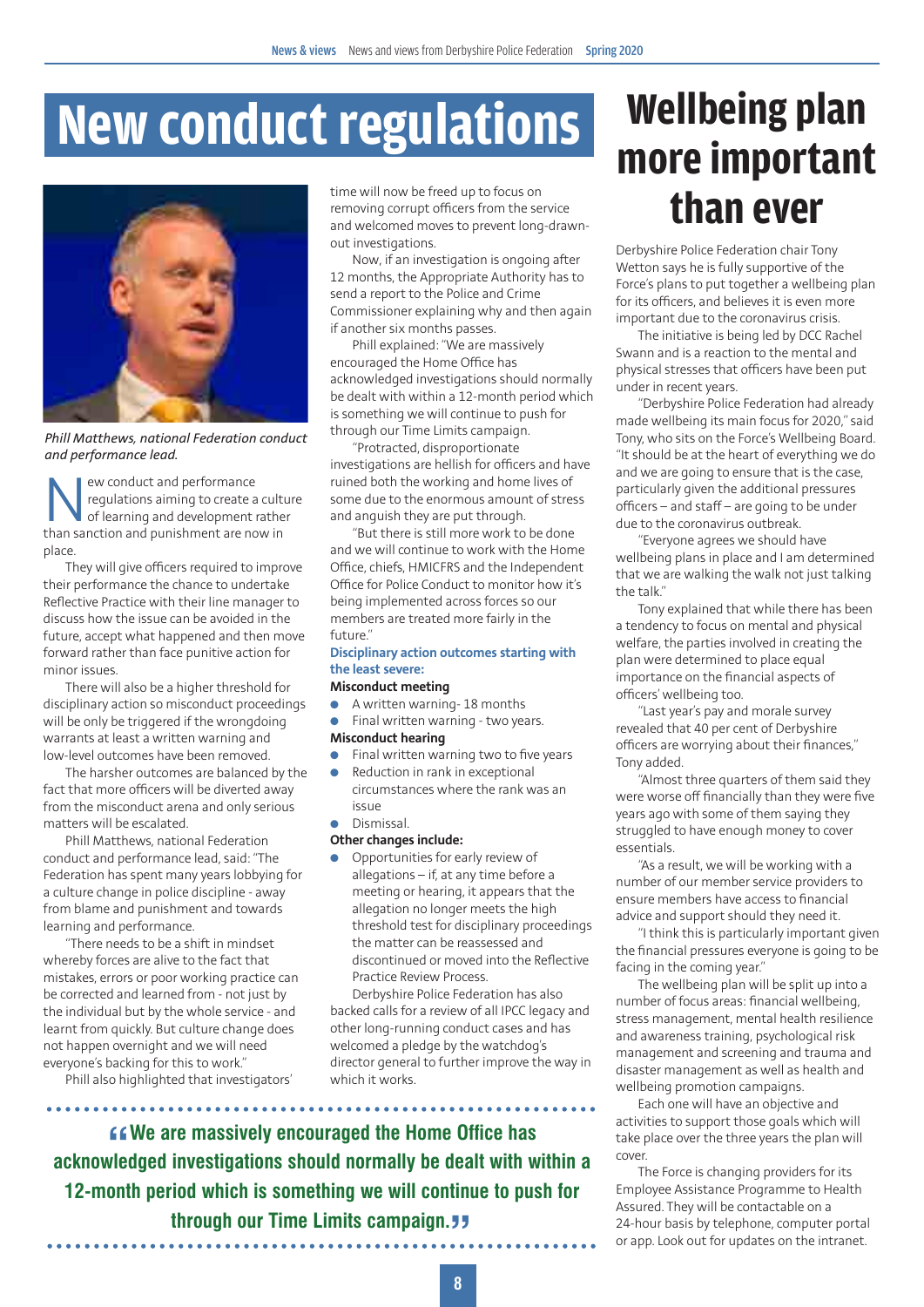# **Officers' mental health has to be treated seriously**

t is ti<br>
as ser<br>
Derby<br>
Wetton. t is time mental health in policing is treated as seriously as physical safety, says Derbyshire Police Federation chair Tony

His comments come as the Police Federation of England and Wales launches a wellbeing campaign encouraging members to talk about their mental health.

The campaign is being called Hear 'Man Up', Think 'Man Down' and its launch coincides with national Time To Talk Day.

"This campaign urges officers to look out for signs that colleagues might be struggling with their mental health," says Tony, "When you work alongside someone you can tell when something is not quite right and it is important that we act on these signs. It is important that we talk to one another and offer a listening ear to anyone who might be having mental health difficulties.

"Police officers have protective clothing and equipment and receive training to keep them safe from physical harm. But their psychological wellbeing and mental health is often overlooked.

"While other people run away from danger, police officers are the ones running in the opposite direction, seeking to help the public and deal with critical incidents. Officers see, hear and experience trauma every day: things that are not easy to forget and which can affect officers' physical and mental health.

"Those suffering from mental health issues may be the last to realise there is a problem or accept help. But those closest to them often notice a change in behaviour first so we all need to be aware, look for the signs in our colleagues and offer our support by encouraging them to access the support that is available to them."

In addition to encouraging officers to talk, the campaign will aim to raise awareness of what signs to look out for and where officers can get help if they need it.

Belinda Goodwin, the Federation's national wellbeing lead, said: "It's about joining up the wealth of Federation support available locally and nationally."

The campaign follows a study by the

Official ONS figures show that 66 police officers took their own lives between 2015-17

Federation's research and policy support department which revealed the extent to which officers are struggling with their mental wellbeing.

To date, it has been difficult to determine the actual number of police officers who take their own lives. Police forces have not routinely collected this data and, although the Office for National Statistics (ONS) collects data based on coroners' verdicts, the figures often exclude either non-residents and/or PCSOs. It is also unclear whether retired or former police officers are routinely included in the figures.

Official ONS figures show that 66 police officers took their own lives between 2015-17.

Although significant improvements in mental health support have been made in recent years, the Federation continues to press the Government and forces to provide earlier, better and more consistent support.

As well as concentrating on mental health, the campaign will focus on physical and financial wellbeing.

The Federation has linked up with Police Mutual to highlight financial issues in a monthly newsletter called Let's Talk Money. The newsletter will concentrate on a different issue each month for a year.

Officers are being encouraged to support the campaign and to help promote the message that it's OK to talk. Join in the campaign on social media using the hashtags #ManUpManDown and #PoliceWelfare.

**[Find out more.](https://www.polfed.org/news-media/latest-news/2020/police-officers-mental-health-focus-of-new-campaign/)**



**GET HELP** all 116 122 or email **COMMERCIAL** 



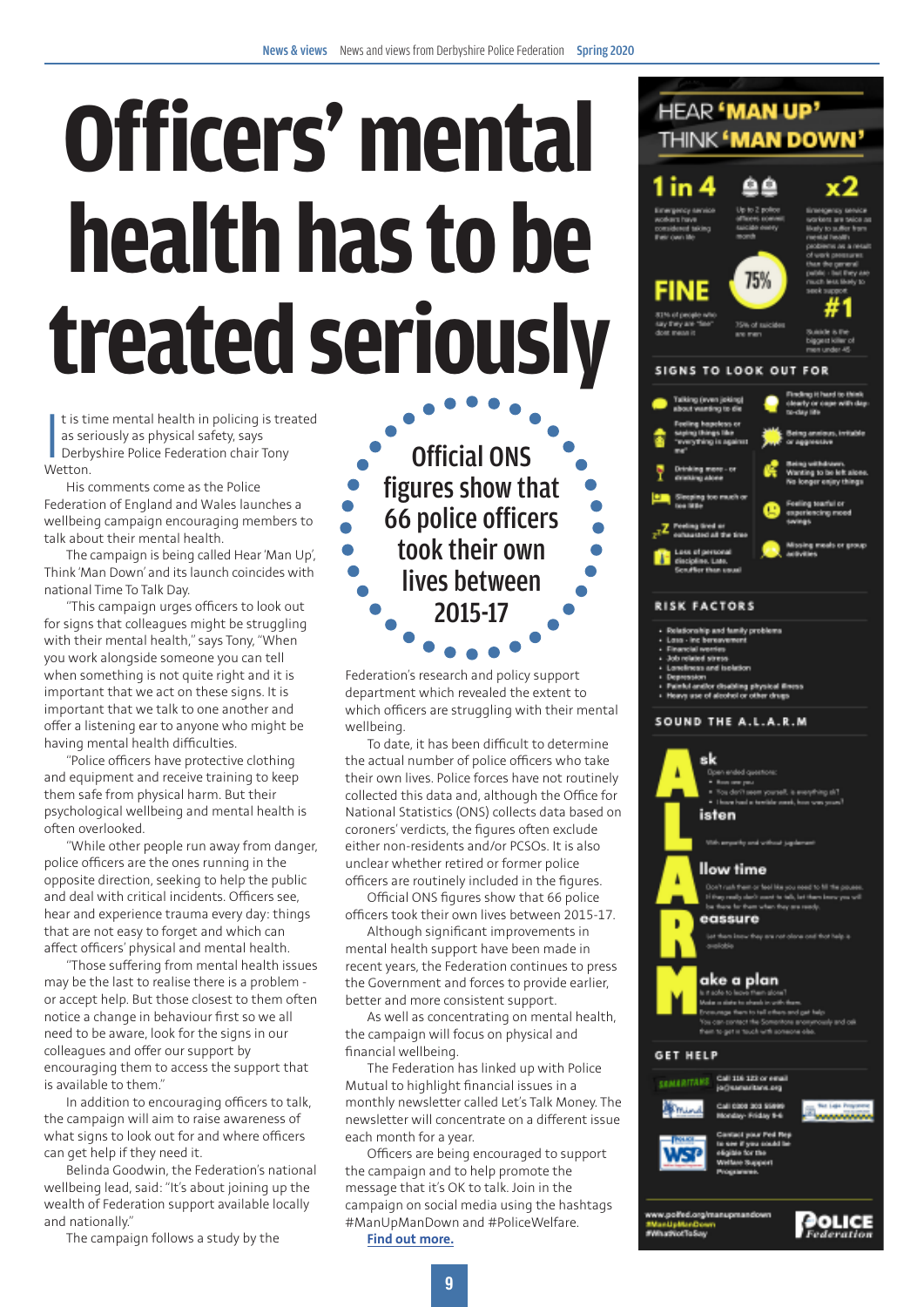#### FINANCIAL WELLBEING

# **Help on hand if you are struggling financially**

**10**

 $\prod_{A^{\alpha}}$ he results of last year's Police Federation pay and morale survey made for some worrying reading.

As well as three quarters of Derbyshire respondents saying they were dissatisfied with their overall remuneration, including basic pay and allowances, our survey results revealed:

- l **41 per cent of respondents worried about the state of their personal finances every day or almost every day**
- **a** 70 per cent felt that they were worse off **financially than they were five years ago**
- **e** Eight per cent reported never or almost **never having enough money to cover all their essentials.**

With this in mind, and to coincide with Debt Awareness Week (23 to 30 March 2020), we have put together a brief overview of the various organisations who are on hand to offer specialist advice to any officer with money worries.

#### **For further infrmation**

The Police Federation website has a section on financial support to help officers through the coronavirus crisis – visit **[polfed.org/ourwork/](http://polfed.org/ourwork/covid-19/covid-19-financial support) [covid-19/covid-19-financial support](http://polfed.org/ourwork/covid-19/covid-19-financial support)**

#### **No1 Copperpot: helping the police family**

Within the UK police family, No1 CopperPot Credit Union has more than 35,000 members.

Different to many other financial institutions, credit unions offer their products only to members, who must be within a common bond. At No1 CopperPot Credit Union, the common bond is the police family. This means anyone employed by, or working for, the police can join and once you are a member you can introduce family members residing at your address too. The exclusivity of the credit union means that members are working towards the same goal, and pool their finances to benefit one another.

Membership means you can save on a regular basis, which creates good savings habits as well as a rainy day fund. These pooled savings can be accessed by all members through loans and mortgages, as and when necessary.

Whereas building societies were created to make all members home-owners one day, credit unions are an affordable, fair source of finance for loans as well as mortgages. As soon as you join No1 CopperPot and agree to start saving, you can then apply for any other products and services as required.

The credit union is member-owned which means members have a say in how the credit union is run, which puts members at the heart of every decision made.

As a not-for-profit organisation, surplus available profits made each year are shared among all members in the form of an annual dividend. Credit unions have no shareholders, only members benefit from the profits.

No1 CopperPot Credit Union was created in 1986 by police officers who liked the idea of colleagues helping one another financially. For more information, please visit **[www.no1copperpot.com](http://www.no1copperpot.com)**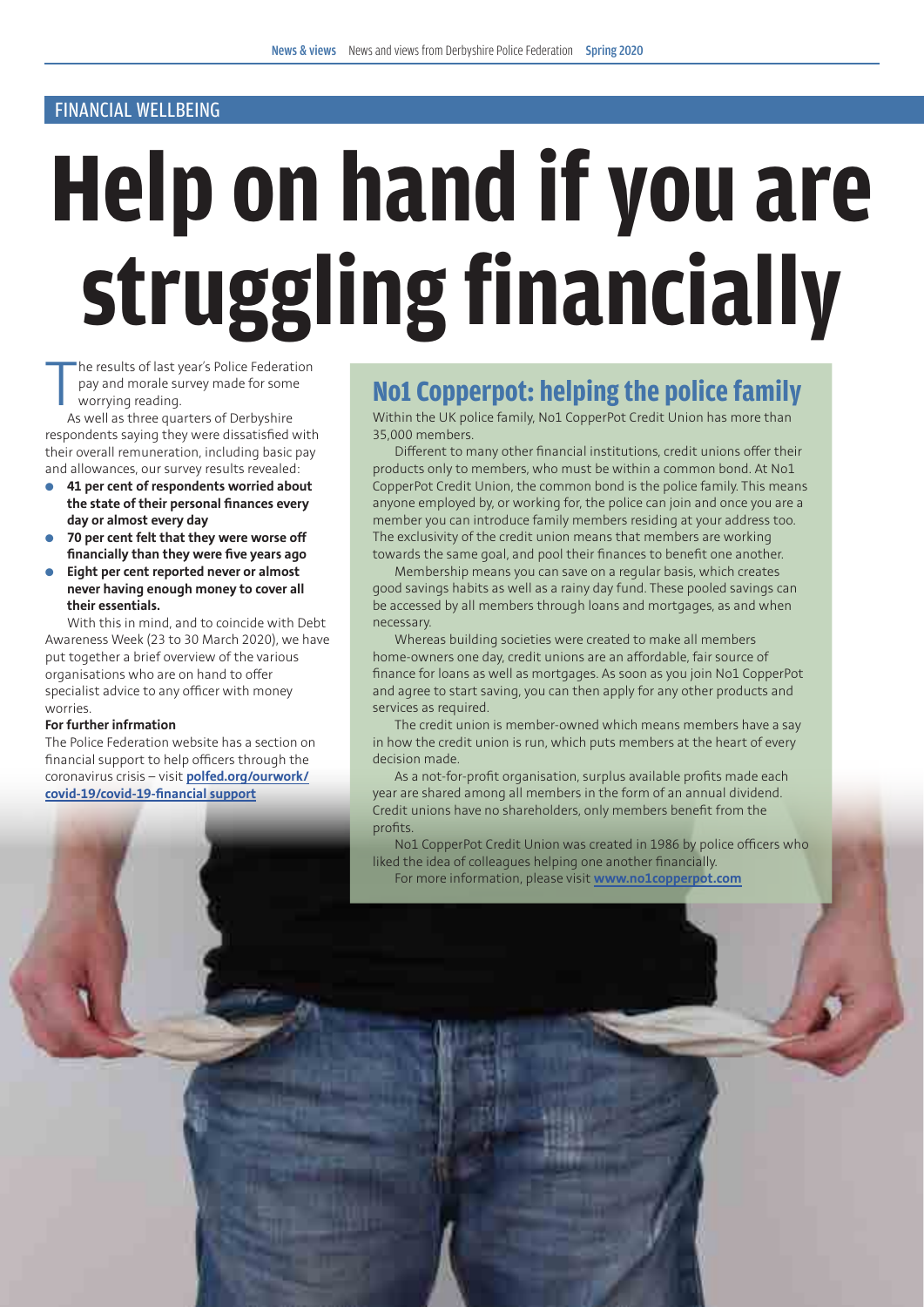#### **Wide range of support available from Police Care UK**

Police Care UK is a charity for serving and veteran police officers and staff, volunteers, and their families.

Independent of the police service, it is entirely funded by donations and fund-raising and receives no money from the Government or police forces for its work.

You can access practical, emotional and financial support that is confidential and impartial by submitting a referral for you or someone you know.

- Police Care UK offers:
- Psychological support
- Financial assistance and benefits
- Specialist equipment grants
- Support for those seeking new careers after policing
- l Veterans' peer support
- l Educational bursaries for the children of serving and retired police officers and staff and volunteers in full-time or higher education. Find out more at **[policecare.org.uk](http://policecare.org.uk)**

#### **Helping you save, and borrow**

Police Credit Union is a free employee benefit which helps members of the police family save and borrow with repayments straight from their pay.

It is passionate about improving the financial resilience of those who serve and protect and currently serves more than 32,000 members including police officers, staff, retirees and their family members.

#### **Here to help our members save, there when they need to borrow.**

Committed to the principles of people helping people – it is a not-for profit financial cooperative owned by and run for its members – offering an ethical alternative to other financial providers and treating people as an individual rather than just a credit score.

- $\bullet$  Save with repayments straight from your salary
- Receive a return in the form of an annual dividend
- l Loans of up to £25,000 with no early repayment penalties
- FREE life cover
- Completely confidential
- Join for FREE.

"We are proud to play our part in helping our members protect the nation, helping them prepare for their financial future, so they are ready to respond to any financial challenges they may face throughout their career," says Rob Lovesey, business development manager at Police Credit Union.

For more information call **0121 700 1220** or visit **[www.policecu.co.uk](http://www.policecu.co.uk)**